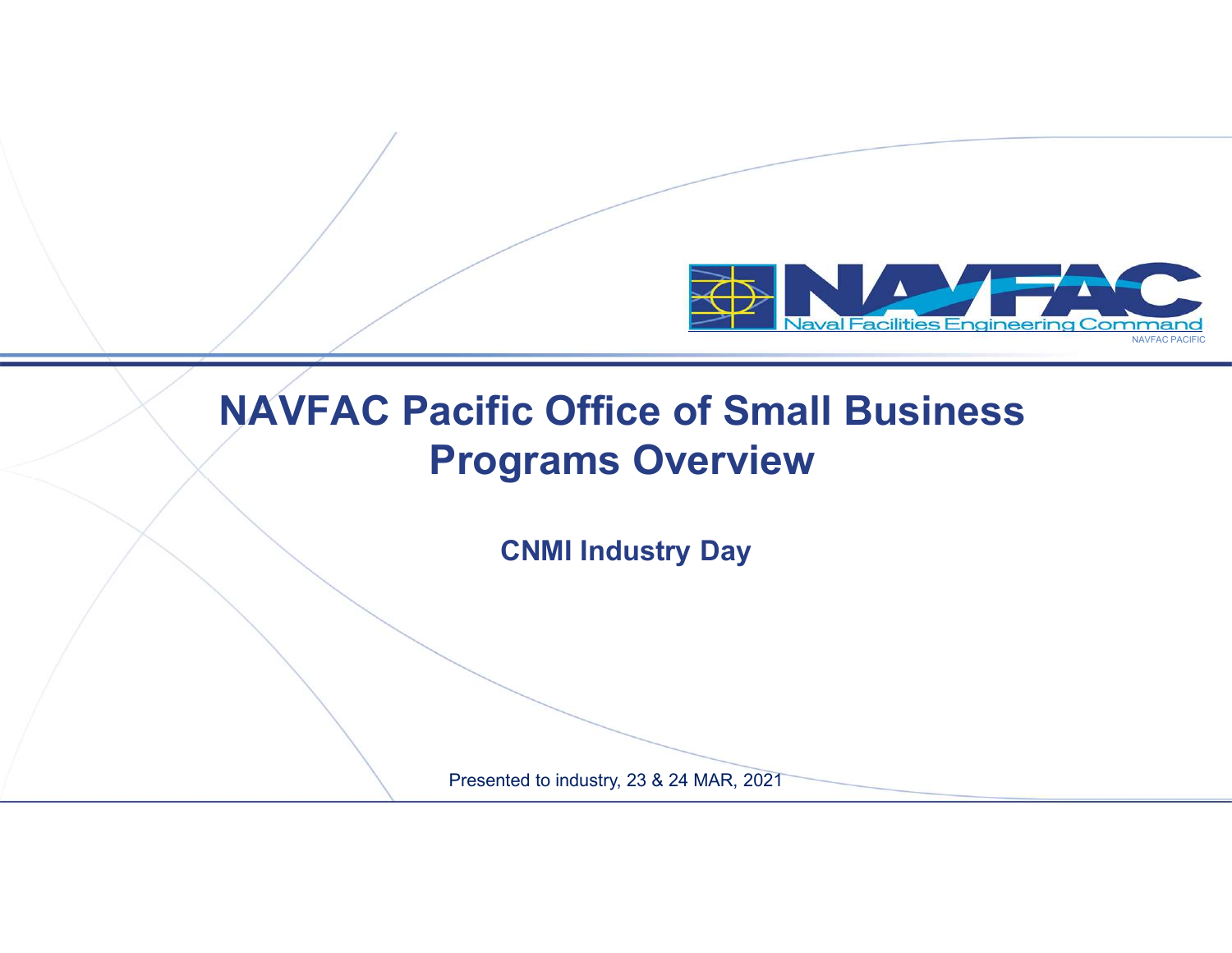# **NAVFAC Pacific OSBP**



#### **Mission**

 Maximize opportunities for small business participation in NAVFAC Pacific contracts, expand our industrial base, and stimulate competition.

#### **Vision**

 We strive to remain an integral player and valued advisor to the workforce developing and implementing acquisition strategies supporting the Command's lines of effort, while effectively advocating for use of small businesses in our procurements.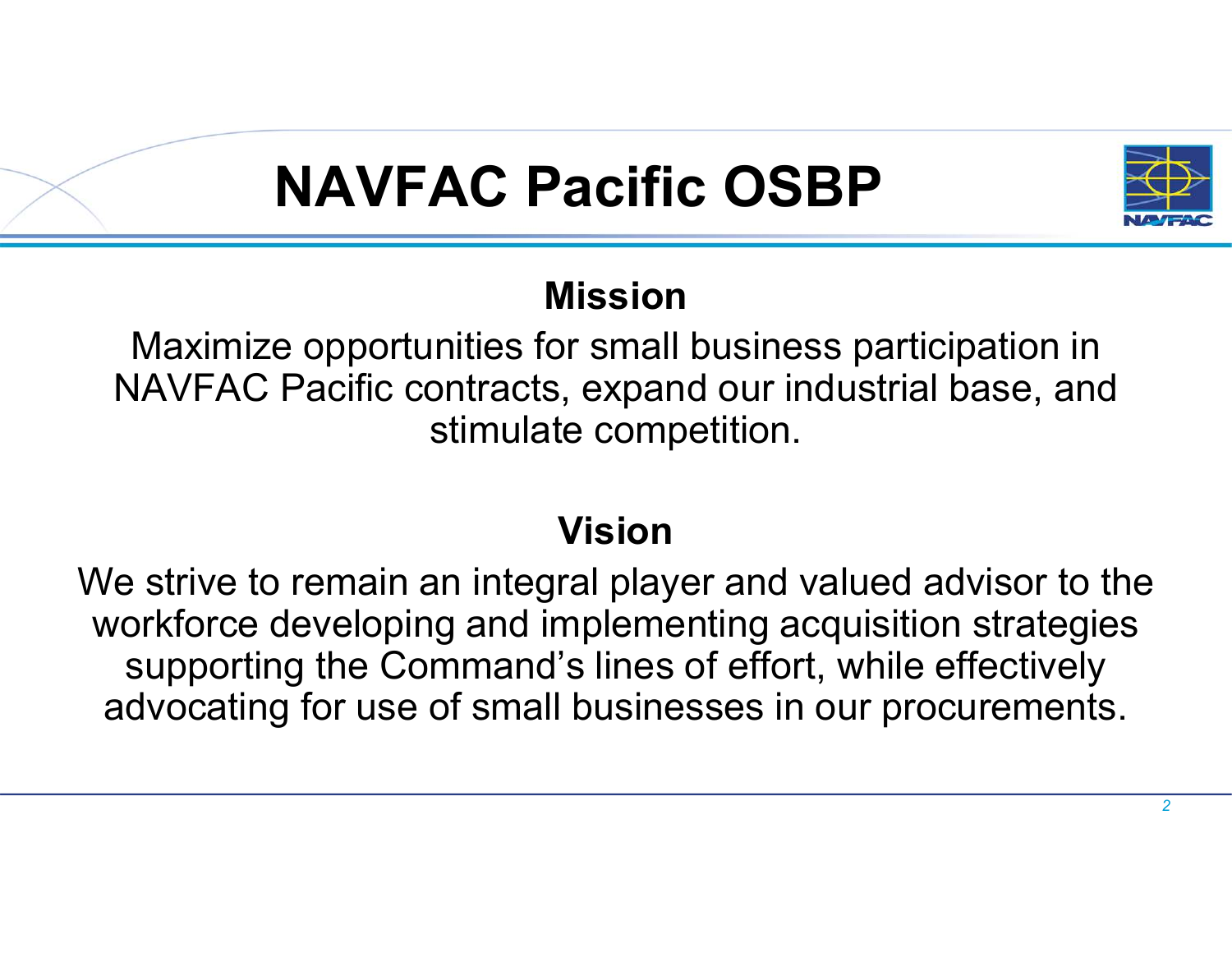

# How We Help You

- We are your advocacy office
	- **Little Committee** Provide your capabilities statements to the appropriate requirements office
- Help you understand NAVFAC Pacific and if/how your capabilities align with our mission needs
- Assist you in locating other DoD Agencies to market your services
	- **Little Committee** If your capabilities do not align with NAVFAC we can provide<br>context information for other DeD Contracting Offices in your contact information for other DoD Contracting Offices in your area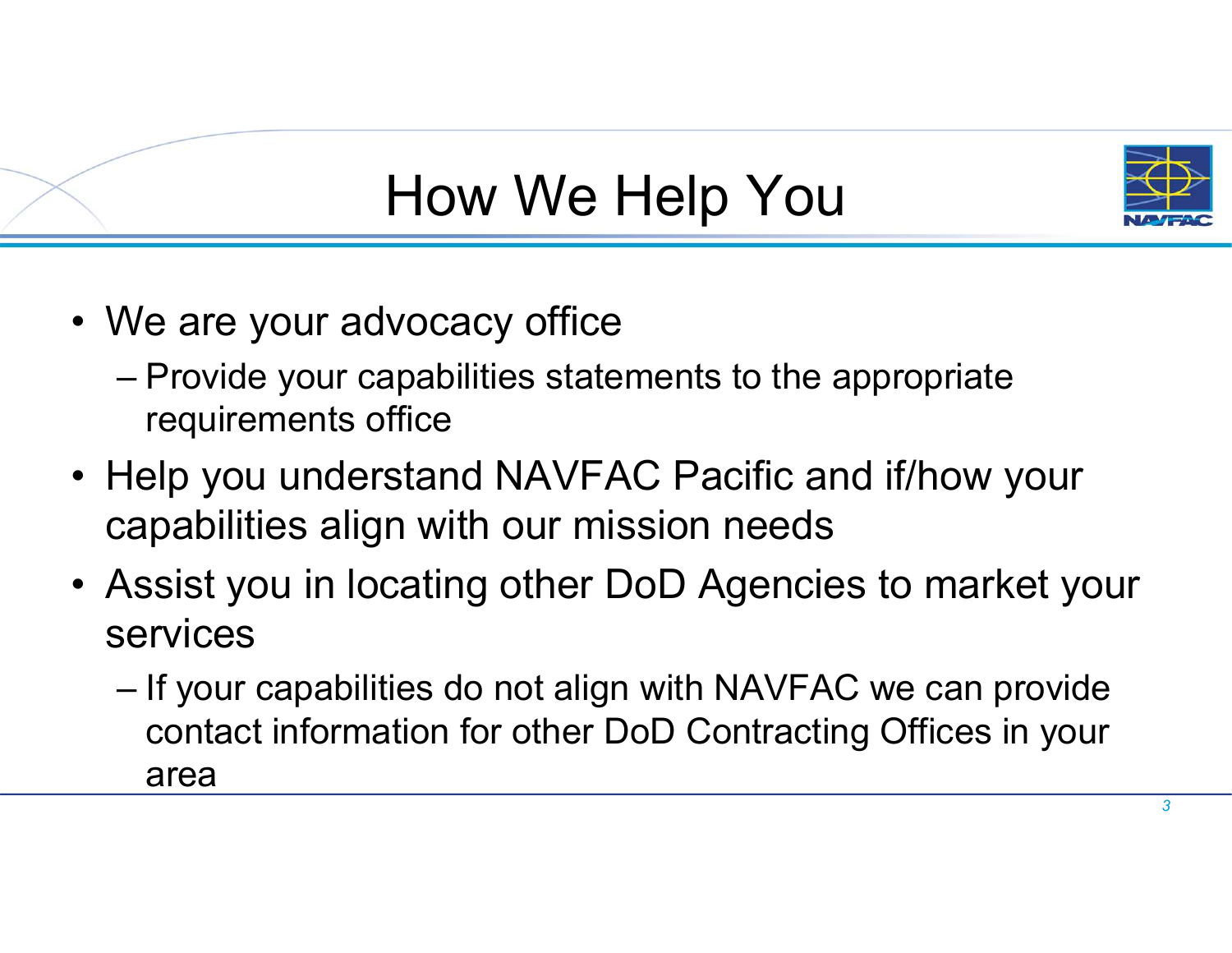

# How We Help You Continued

• The most important thing we do for you is to ensure ALL acquisitions consider small business participation as prime or subcontractors (behind the scenes)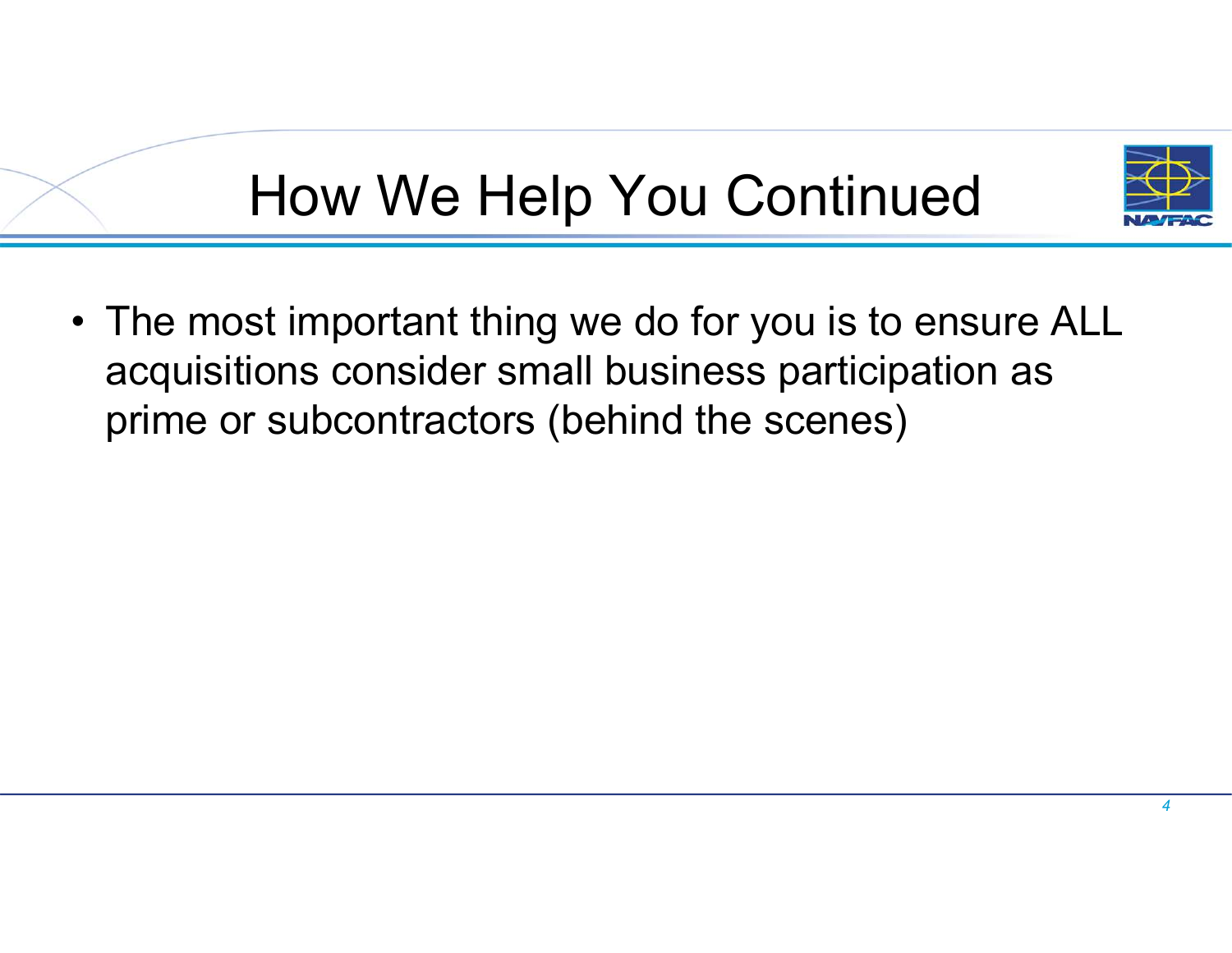## **NAVFAC Pacific Forecasts**



#### **Best to start at: www.navfac.navy.mil/about\_us.html:**

- **1. Military Construction: https://www.navfac.navy.mil/navfac\_worldwide/pacific/about\_us/industryengagement-opportunities.html**
- **2. Environment & Capitol Improvement: https://www.navfac.navy.mil/navfac\_worldwide/pacific.html**
- **3. DPRI: https://www.navfac.navy.mil/navfac\_worldwide/pacific/about\_us/guam\_realignment.html**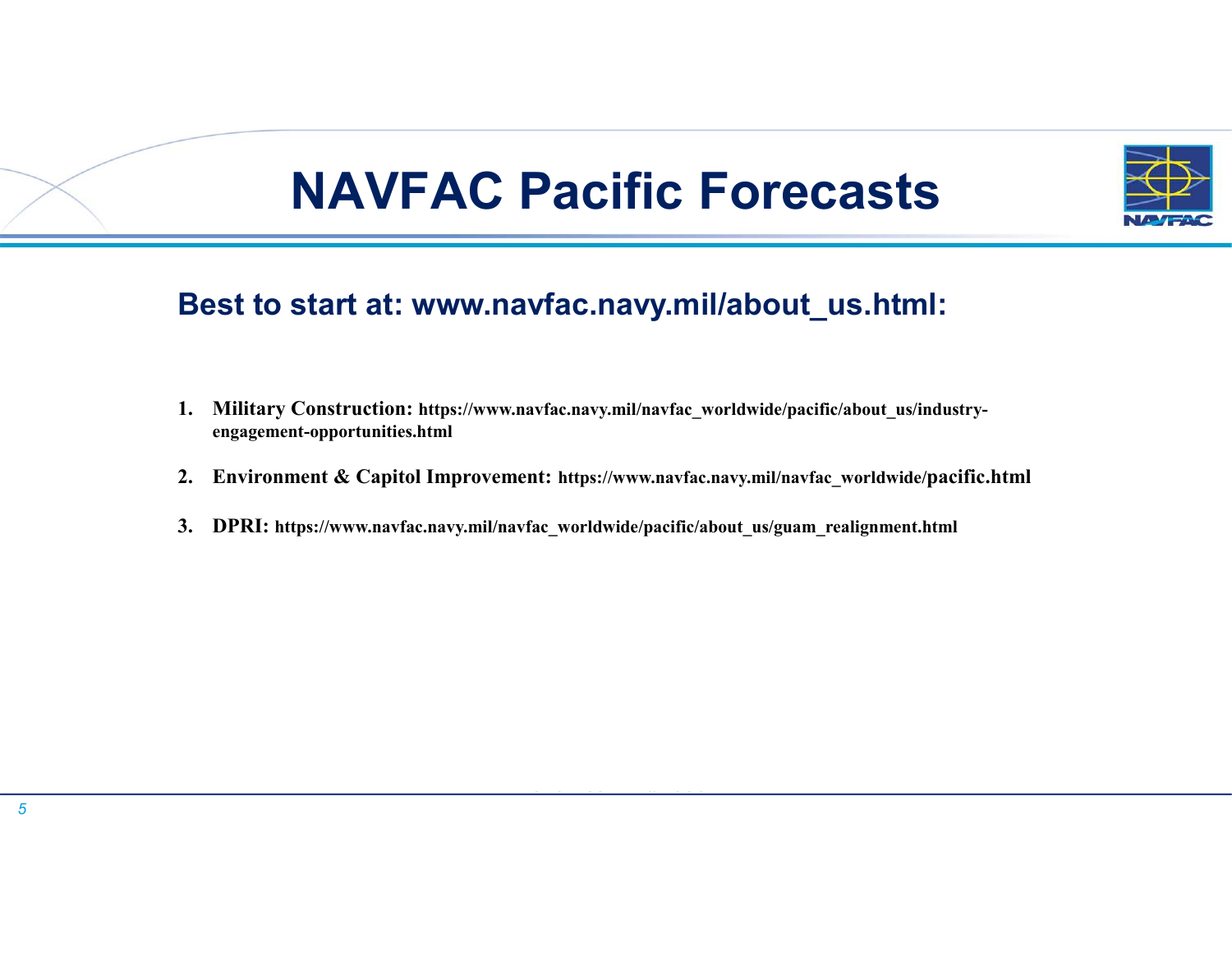### **NAVFAC OSBP Contacts**